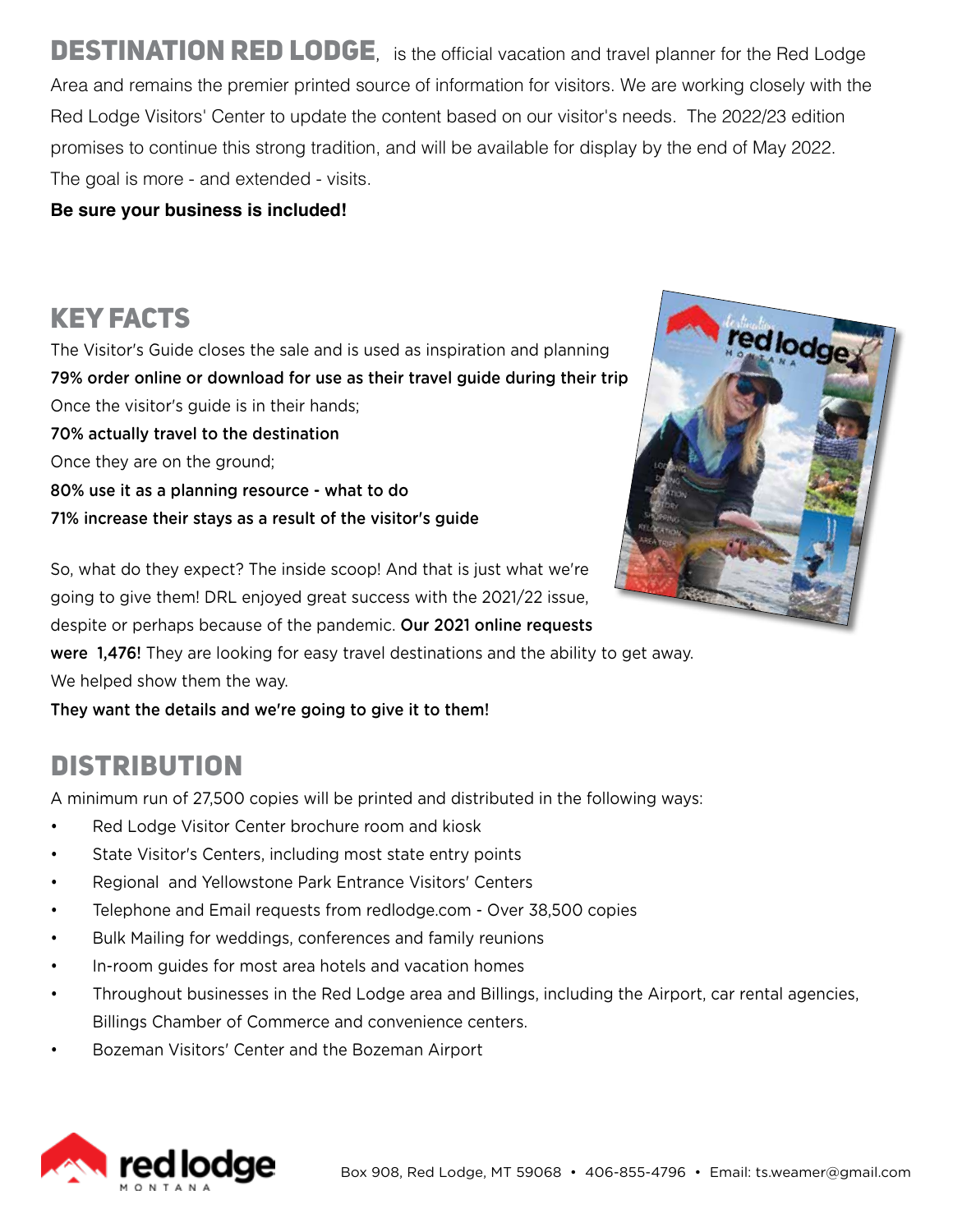## **Ad Contract**

### **RATES**

All display ads are full color and include artwork production. Advertiser must supply all logos (in full color, digital preferred), photography and advertising copy (text). Additional charges may incur for artwork, photography or author's alterations after two proofs. Please call us for a quote. Space is reserved on a first-come, first-served basis. Listing ads include business name, contact information and maximum 75 word description, to be placed in appropriate category.



### **DISCOUNTS**

|      | Early Reservation (before 02/7/22)5%                                          |  |
|------|-------------------------------------------------------------------------------|--|
| NEW! | Ad paid in full on or before 3/1/22 5%                                        |  |
|      |                                                                               |  |
|      |                                                                               |  |
|      |                                                                               |  |
|      |                                                                               |  |
|      | <b>KEY DATES</b>                                                              |  |
|      | Ad space reserved  February 21, 2022                                          |  |
|      |                                                                               |  |
|      | All ad charges must be paid in full by March 31,<br>2022 to insure inclusion. |  |

#### **ALL DISPLAY ADS ALSO INCLUDE A LISTING AD FOR NO EXTRA CHARGE.**

LISTING CATEGORY: □ Lodging □ Dining/Nightlife □ Recreation & Guides □ Shopping □ Attractions □ Services/Relocation □ Weddings/Reunions/Meetings

### **PLACEMENT OF DISPLAY ADS**

Creative Design Works will consider all placement requests for display ads, however, positioning of advertisements is not guaranteed and is subject to the discretion of Creative Design Works. Placement requests are considered on a first-come, first-served basis.

Placement request  $-$  Date Received  $-$ I have read and understand the above contract and give my permission to secure space at the size and rate checked above. I understand the payment schedule and will abide by it.

| Business Name <u>expressions</u> and the Business Name                                                                                                                                                                              |                            |  |
|-------------------------------------------------------------------------------------------------------------------------------------------------------------------------------------------------------------------------------------|----------------------------|--|
| Contact Person —————————————————————————————————                                                                                                                                                                                    |                            |  |
|                                                                                                                                                                                                                                     |                            |  |
| Phone <u>experience</u> and the contract of the contract of the contract of the contract of the contract of the contract of the contract of the contract of the contract of the contract of the contract of the contract of the con | Email <u>Communication</u> |  |
| SIGNATURE (required) ——————————————————————————————————                                                                                                                                                                             |                            |  |

\*\*\*Please return this form to Creative Design Works, PO Box 908, Red Lodge, MT 59068 - Thank You!

NOTE: A 1.5% per month service charge will be assessed on all balances over 30 days beyond publication date. A 5% discount is available if ad is paid in full on or before March 1, 2022. Failure to prepay will result in loss of the Prepayment Discount and the advertiser will be invoiced for the full amount of the ad.

**YFS!** We take credit cards for payment. Call us at 855-4796 to charge your ad purchase. (Visa or MasterCard accepted)



| Ad Rate     | \$     |
|-------------|--------|
| Discount    | $\geq$ |
| Amount Due  | \$     |
| Date Billed |        |
|             |        |

FOR CREATIVE DESIGN WORKS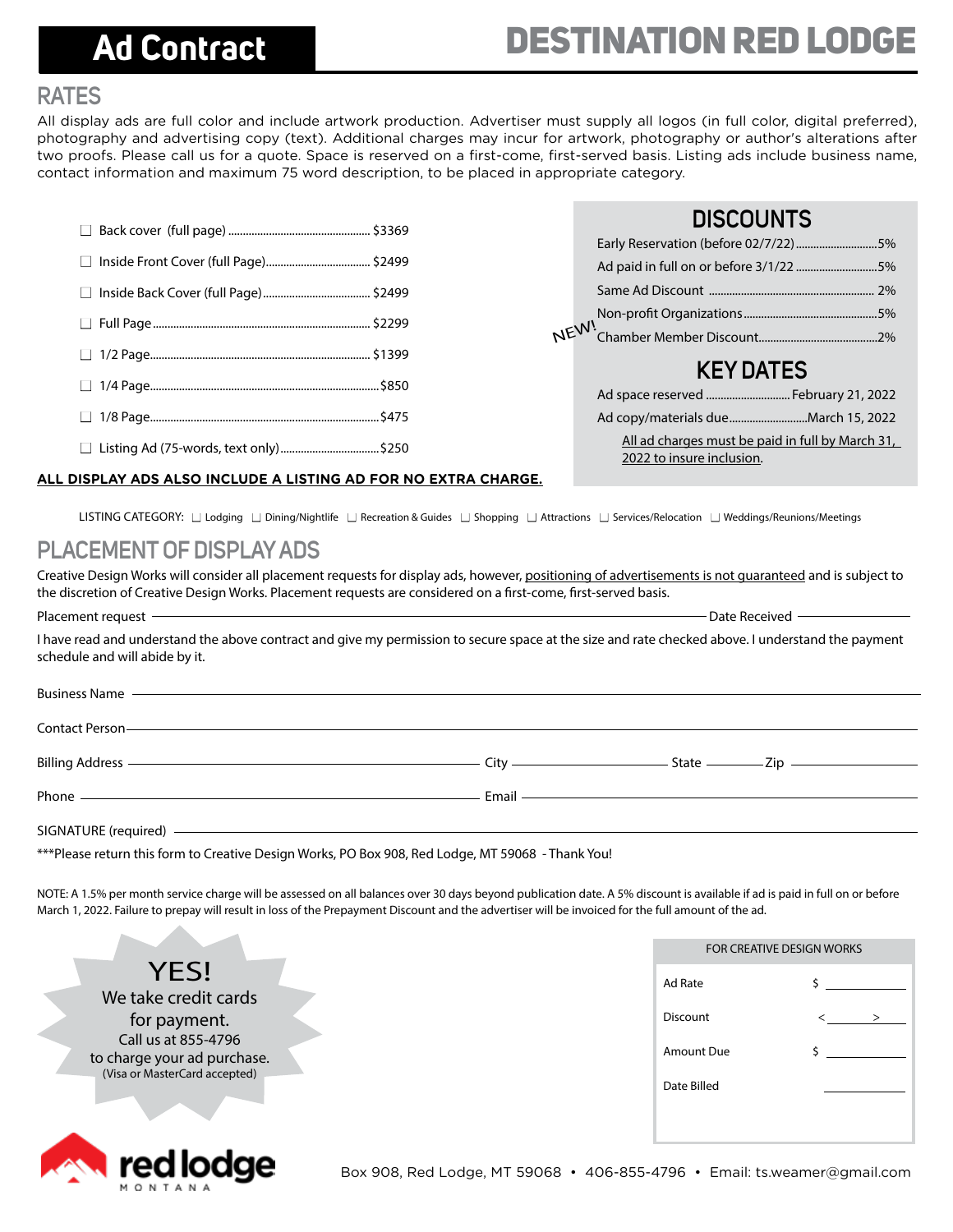#### DESTINATION RED LODGE AD DIMENSIONS

|                              | .44p wide x 59p6 tall<br>7.33" wide x 9.92" tall      |
|------------------------------|-------------------------------------------------------|
| 1/2 Page (horizontal only)   | 44p wide x 27p3 tall<br>7.33" wide x 4.54" tall       |
| 1/4 Page (vertical only)     | .21p9 wide x 27p3 tall<br>3.625" wide x 4.54" tall    |
| 1/8 page (vertical)***NEW*** | 10p wide x 27p9 tall<br>1.7" wide x 4.5" tall         |
| 1/8 page (horizontal)        | 21p9 wide x 13p tall<br>3.625" wide x 2.167" tall     |
| LISTING AD                   | .75-word text description<br>plus contact information |

## Full Page

1/8 page

vertical

1/2 page

horizontal only

# 1/8 page

horizontal

## 1/4 page

vertical only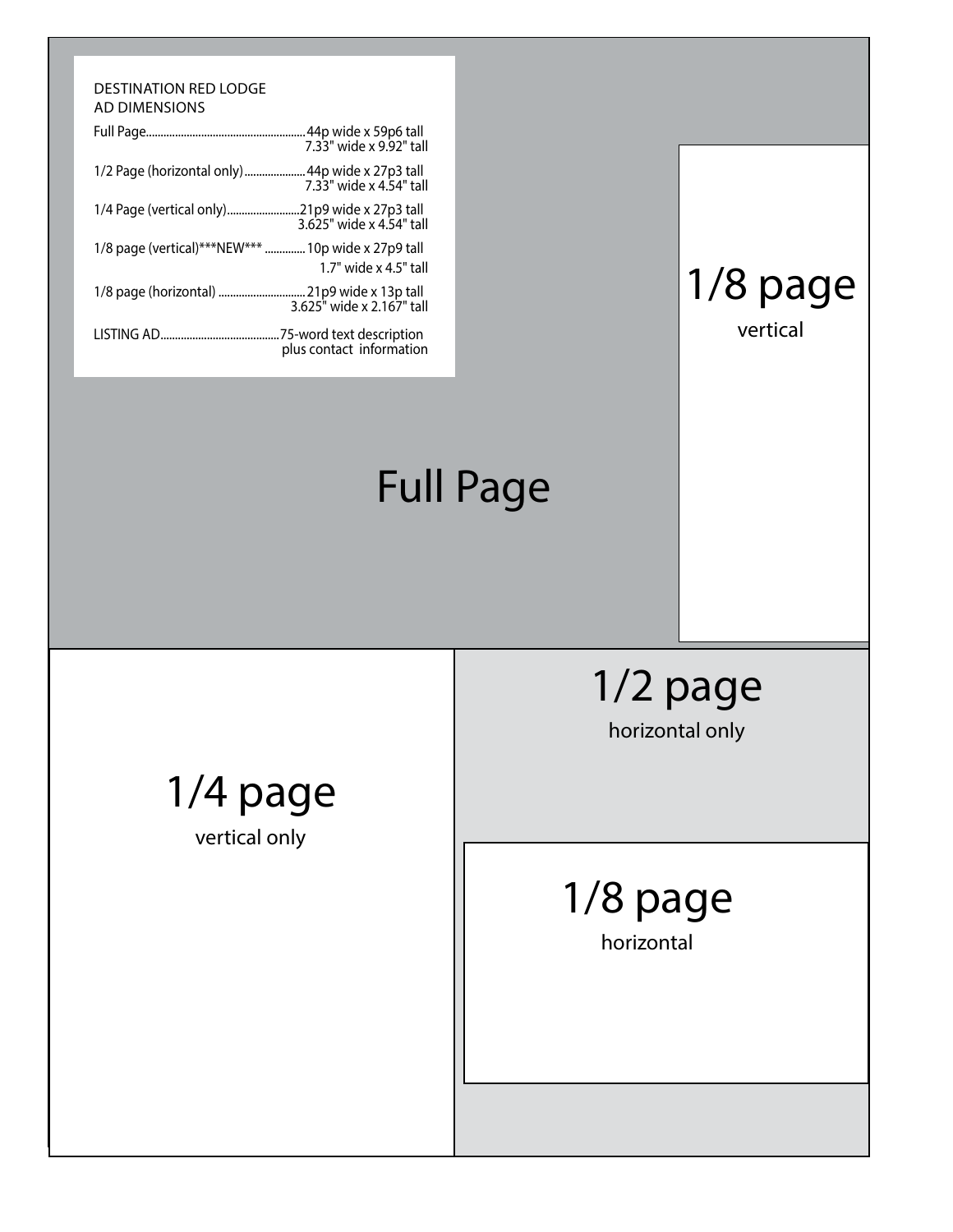## **Listing Ad**

## Destination Red Lodge

Please fill out completely and return to our office NO LATER THAN MARCH 15, 2022.

| <b>Business Name</b> |                                                                                                                               |                                                                                                |  |  |
|----------------------|-------------------------------------------------------------------------------------------------------------------------------|------------------------------------------------------------------------------------------------|--|--|
|                      |                                                                                                                               |                                                                                                |  |  |
| Local Phone          | <u> 1989 - Johann Stein, marwolaethau a bhann an t-Amhair an t-Amhair an t-Amhair an t-Amhair an t-Amhair an t-A</u>          |                                                                                                |  |  |
| Website Address      | <u> 1989 - Johann John Stone, markin film yn y brening yn y brening yn y brening y brening yn y brening y brenin</u>          |                                                                                                |  |  |
|                      | Business Description (75 WORD MAXIMUM - descriptions exceeding 75 words will be edited)                                       |                                                                                                |  |  |
|                      |                                                                                                                               |                                                                                                |  |  |
|                      |                                                                                                                               |                                                                                                |  |  |
|                      |                                                                                                                               |                                                                                                |  |  |
|                      |                                                                                                                               |                                                                                                |  |  |
|                      |                                                                                                                               |                                                                                                |  |  |
|                      |                                                                                                                               |                                                                                                |  |  |
|                      |                                                                                                                               |                                                                                                |  |  |
|                      |                                                                                                                               |                                                                                                |  |  |
|                      |                                                                                                                               |                                                                                                |  |  |
|                      |                                                                                                                               |                                                                                                |  |  |
|                      |                                                                                                                               |                                                                                                |  |  |
|                      |                                                                                                                               |                                                                                                |  |  |
|                      |                                                                                                                               |                                                                                                |  |  |
|                      |                                                                                                                               |                                                                                                |  |  |
|                      |                                                                                                                               |                                                                                                |  |  |
|                      |                                                                                                                               |                                                                                                |  |  |
|                      |                                                                                                                               | CATEGORY                                                                                       |  |  |
|                      | □ Lodging □ Dining/Nighlife □ Recreation & Guides □ Shopping □ Attractions □ Services/Relocation □ Weddings/Reunions/Meetings |                                                                                                |  |  |
|                      |                                                                                                                               | If you would like to be listed in more than one category, please call our office, 406-855-4796 |  |  |

Please return **NO LATER THAN MARCH 15, 2022.**